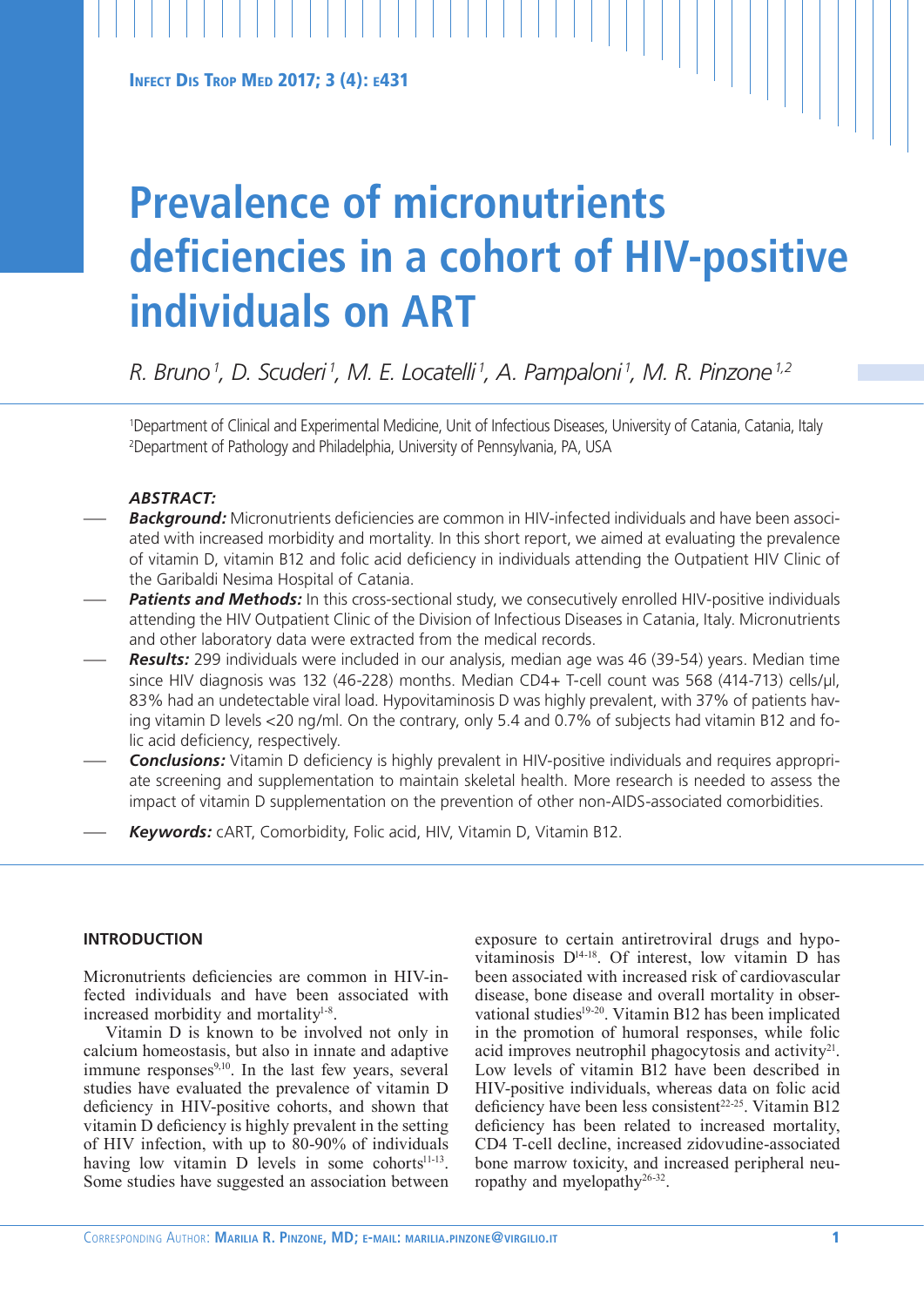In this short report, we aimed at evaluating the prevalence of vitamin D, vitamin B12 and folic acid deficiency in individuals attending the Outpatient HIV Clinic of the Garibaldi Nesima Hospital of Catania.

# **PATIENTS AND METHODS**

## **Study population**

In this cross-sectional study, we consecutively enrolled HIV-positive individuals attending the HIV Outpatient Clinic of the Division of Infectious Diseases in Catania, Italy. All participants provided a written informed consent to participate in the study. We extracted the following parameters from medical records: patient demographics, body mass index (BMI), time since HIV diagnosis and initiation of cART, antiretroviral regimen, HCV coinfection, presence of comorbidities, most recent CD4+ T-cell count, plasma HIV RNA, vitamin D, parathyroid hormone (PTH) levels, calcium, phosphorus, vitamin B12, and folic acid levels. Vitamin D deficiency was defined as a value below 20 ng/ml, whereas vitamin B12 and folic acid deficiency were defined as a value below 200 ρg/ml and 2 ng/ml respectively.

#### **Statistical Analysis**

Data were analyzed using the Statistical Package for Social Sciences version 22.0 (SPSS, Inc., Chicago, IL, USA). For our descriptive analysis, we used N (percentage) for nominal data and median (interquartile range (IQR)) for continuous data, as appropriate. Correlation between variables was assessed using Spearman's test.

## **RESULTS**

The characteristics of the study population are summarized in Table 1. We enrolled 299 individuals. Median age was 46 (39-54) years, most of the subjects (95%) were Caucasian and men (74%).

40% of patients were infected through heterosexual exposure. Median time since HIV diagnosis was 132 (46-228) months. 83% had an undetectable viral load. Median CD4+ T-cell count was 568 (414-713) cells/µl. Median CD4/CD8 T-cell ratio was 0.75 (0.5- 1.1). Median time since cART initiation was 120 (47- 205) months. 62% of subjects was receiving tenofovir (TDF), 14% raltegravir, 43% a PI-based regimen. 22% of individuals were highly treatment-experienced (sixth line or more). 16% of individuals were coinfected with hepatitis C, the majority of them as a consequence of previous intravenous drug use. The prevalence of diabetes was 7.4%, while the prevalence of hypertension was 18%. Median BMI was 24.3 (22-26.6). Median CKD-EPI value was 100 (87-

| <b>Variable</b>                                   | $N = 299$       |
|---------------------------------------------------|-----------------|
| Age (years)                                       | 46 (39-54)      |
| Risk factors                                      |                 |
| IDU                                               | 35(11.7)        |
| Heterosexual                                      | 119 (39.8)      |
| Time since HIV diagnosis (months)                 | 132 (46-228)    |
| Current $CD4+$ T-cell count (cells/ $\mu$ l)      | 568 (414-713)   |
| HIV viral load <50 copies/ml                      | 249 (83)        |
| Time on cART (months)                             | 120 (47-205)    |
| Current use of PI                                 | 130(43)         |
| Current use of TDF                                | 184 (62)        |
| Current use of raltegravir                        | 42(14)          |
| <b>BMI</b>                                        | $24.3(22-26.6)$ |
| Current smoking                                   | 120(40)         |
| eGFR $(ml/min/1.73 m2)$                           | $100(87-111)$   |
| Hepatitis C coinfection                           | 49(16)          |
| Diabetes mellitus                                 | 22(7.4)         |
| Vitamin D deficiency $(\leq 20 \text{ ng/ml})$    | 111(37)         |
| Vitamin D levels (ng/ml)                          | $23.5(16.6-30)$ |
| Vitamin B12 deficiency $(\leq 200 \text{ pg/ml})$ | 16(5.4)         |
| Vitamin B12 levels $(\rho g/ml)$                  | 315 (222-452)   |
| Folic acid deficiency $(< 2$ ng/ml)               | 2(0.7)          |
| Folic acid levels (ng/ml)                         | $3.5(2.6-5.3)$  |

Data are n.  $(\%)$  of patients or median (interquartile range). BMI: body mass index; cART: combination antiretroviral therapy; eGFR: estimated glomerular filtration rate; HIV: human immunodeficiency virus; IDU: intravenous drug user; MSM: men having sex with men; PI: protease inhibitor; TDF: tenofovir.

111) ml/min. The majority of individuals had vitamin B12 levels (315 (222-452) ρg/ml), as well as folic acid values (3.5 (2.6-5.3) ng/ml) within the normal range. Hypovitaminosis D was highly prevalent, with 37% of patients having vitamin D levels <20 ng/ml. Serum calcium and phosphorus levels were within the normal range in all patients. As expected, vitamin D levels were negatively correlated with age (*p*=0.03), and PTH levels  $(p<0.001)$ . No significant correlations were found with vitamin B12, folic acid or other viro-immunological parameters.

### **DISCUSSION**

In line with previous reports from our group and others, we found hypovitaminosis D to be highly prevalent in HIV-infected subjects $8,11-13$ . On the contrary, only a small fraction of individuals had low vitamin B12 and folic acid levels.

Vitamin D deficiency has been associated not only with bone disease but also with other comorbidities, including cardiovascular disease and diabetes $19-20$ . The availability of effective antiretroviral drugs has transformed HIV infection in a chronic disease. As the HIV population is aging, a significant number of individuals is expected to experience osteoporosis and fragility fractures. As recommended by current EACS guidelines<sup>33</sup>, vitamin D levels should be assessed in each individual with low bone mineral density and/or fractures, as well as patients with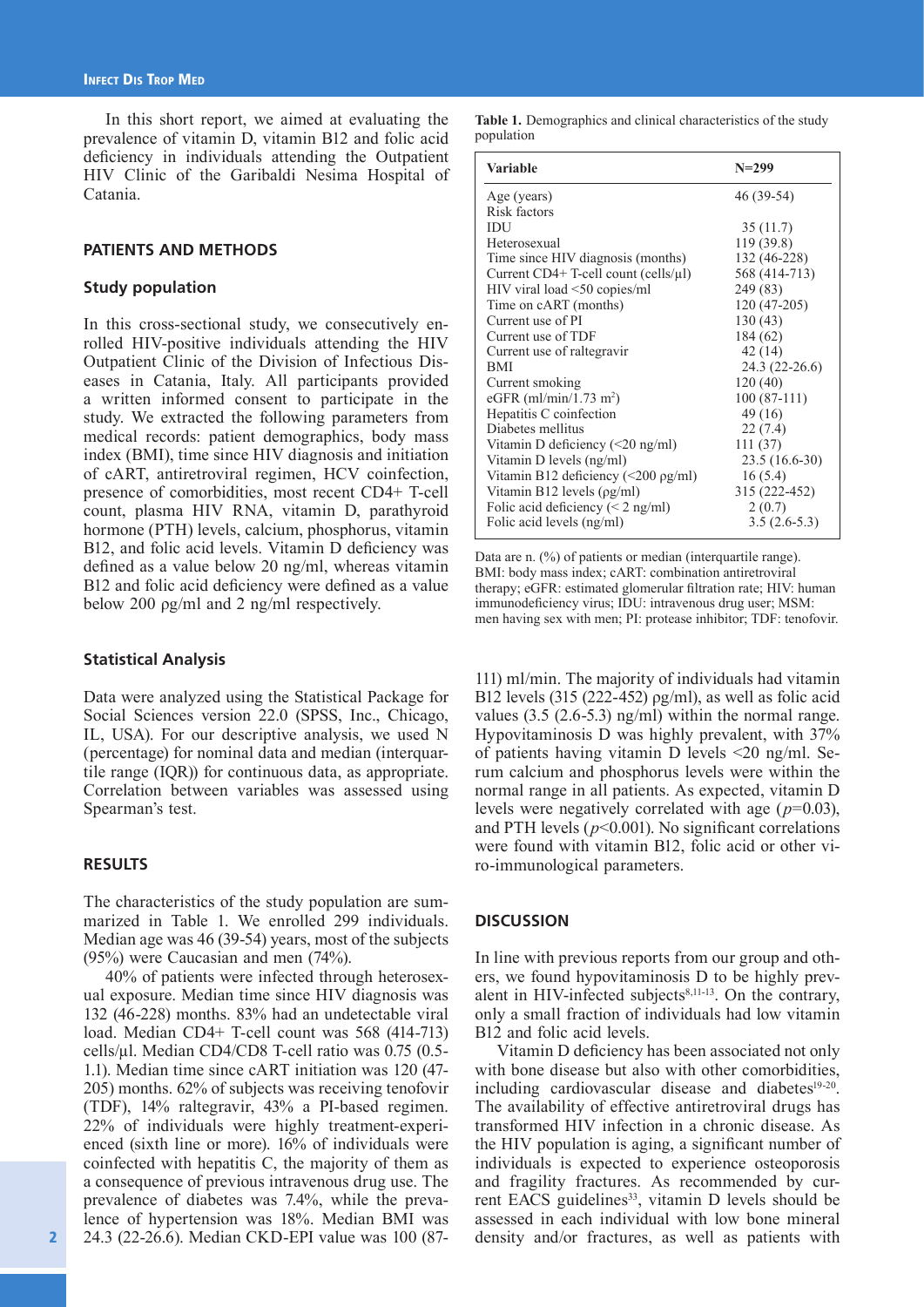risk factors, such as dark skin, dietary deficiencies, malabsorption, chronic renal disease, and obesity. Individuals on PI- or EFV-based regimen may be at risk of hypovitaminosis D and could benefit from serum vitamin D assessment. For individuals with vitamin D deficiency, oral or parenteral supplementation is recommended, combined with calcium if dietary calcium intake is insufficient<sup>33</sup>.

## **CONCLUSIONS**

Vitamin D supplementation is known to favorably impact skeletal health, however more studies are needed to assess whether correcting vitamin D deficiency could have a favorable impact on the prevention of other non-AIDS-associated comorbidities.

#### **Conflict of Interest:**

The Authors declare that they have no conflict of interests

### **REFERENCES**

- 1. Scarpino M, Pinzone MR, Di Rosa M, Madeddu G, Focà E, Martellotta F, Schioppa O, Ceccarelli G, Celesia BM, d'Ettorre G, Vullo V, Berretta S, Cacopardo B, Nunnari G. Kidney disease in HIV-infected patients. Eur Rev Med Pharmacol Sci 2013; 17: 2660-2667.
- 2. Castronuovo D, Cacopardo B, Pinzone MR, Moreno S, Nunnari G. Bone disease in the setting of HIV infection. Eur Rev Med Pharmacol Sci 2013; 17: 2413-2419.
- 3. Pinzone MR, Fiorica F, Di Rosa M, Malaguarnera G, Malaguarnera L, Cacopardo B, Zanghì G, Nunnari G. Non-AIDS-defining cancers among HIV-infected people. Eur Rev Med Pharmacol Sci 2012; 16: 1377-1388.
- 4. Pinzone MR, Di Rosa M, Malaguarnera M, Madeddu G, Focà E, Ceccarelli G, D'ettorre G, Vullo V, Fisichella R, Cacopardo B, Nunnari G. Vitamin D deficiency in HIV infection: an underestimated and undertreated epidemic. Eur Rev Med Pharmacol Sci 2013; 17: 1218-1232.
- 5. Castronuovo D, Pinzone MR, Moreno S, Cacopardo B, Nunnari G. HIV infection and bone disease: a review of the literature. Infect Dis Trop Med 2015; 1: e116.
- 6 Pinzone MR, Moreno S, Cacopardo B, Nunnari G. Is there enough evidence to use bisphosphonates in HIV-infected patients? A systematic review and meta-analysis. AIDS Rev 2014; 16: 213-222.
- 7. Pinzone MR, Nunnari G. Prevalence of comorbidities in a cohort of women living with HIV. Infect Dis Trop Med 2015; 1: e165.
- 8. Pinzone MR, Castronuovo D, Di Gregorio A, Celesia BM, Gussio M, Borderi M, Maggi P, Santoro CR, Madeddu G, Cacopardo B, Nunnari G. Heel quantitative ultrasound in HIV-infected patients: a cross-sectional study. Infection 2016; 44: 197-203.
- 9. Di Rosa M, Malaguarnera L, Nicolosi A, Sanfilippo C, Mazzarino C, Pavone P, Berretta M, Cosentino S, Cacopardo B, Pinzone MR, Nunnari G. Vitamin D3: an ever green molecule. Front Biosci (Schol Ed) 2013; 5: 247-260.
- 10. Pinzone MR, Di Rosa M, Celesia BM, Condorelli F, Malaguarnera M, Madeddu G, Martellotta F, Castronuovo D, Gussio M, Coco C, Palermo F, Cosentino S, Cacopardo B, Nunnari G. LPS and HIV gp120 modulate monocyte/

macrophage CYP27B1 and CYP24A1 expression leading to vitamin D consumption and hypovitaminosis D in HIVinfected individuals. Eur Rev Med Pharmacol Sci 2013; 17: 1938-1950.

- 11. Dao CN, Patel P, Overton ET, Rhame F, Pals SL, Johnson C, Bush T, Brooks JT, and the Study to Understand the Natural History of HIV and AIDS in the Era of Effective Therapy (SUN) Investigators. Low vitamin D among HIV-infected adults: prevalence of and risk factors for low vitamin D Levels in a cohort of HIV-infected adults and comparison to prevalence among adults in the US general population. Clin Infect Dis 2011; 52: 396-405.
- 12. Viard JP, Souberbielle JC, Kirk O, Reekie J, Knysz B, Losso M, Gatell J, Pedersen C, Bogner JR, Lundgren JD, Mocroft A, for the EuroSIDA Study Group. Vitamin D and clinical disease progression in HIV infection: results from the Euro-SIDA study. AIDS 2011; 25: 1305-1315.
- 13. Yin MT, Lu D, Cremers S, Tien PC, Cohen MH, Shi Q, Shane E, Golub ET, Anastos K. Short-term bone loss in HIV-infected premenopausal women. J Acquir Immune Defic Syndr 2010; 53: 202-208.
- 14. Brown T, McComsey G. Association between initiation of antiretroviral therapy with efavirenz and decreases in 25-hydroxyvitamin D. Antivir Ther 2010; 15: 425-429.
- 15. Hariparsad N, Nallani SC, Sane RS, Buckley DJ, Buckley AR, Desai PB. Induction of CYP3A4 by efavirenz in primary human hepatocytes: comparison with rifampin and phenobarbital. J Clin Pharmacol 2004; 44: 1273-1281.
- 16. Welz T, Childs K, Ibrahim F, Poulton M, Taylor CB, Moniz CF, Post FA. Efavirenz is associated with severe vitamin D deficiency and increased alkaline phosphatase. AIDS 2010; 24: 1923-1928.
- 17. Fux CA, Baumann S, Furrer H, Mueller NJ. Is lower serum 25-hydroxy vitamin D associated with efavirenz or the nonnucleoside reverse transcriptase inhibitor class? AIDS 2011; 25: 876-878.
- 18. Cozzolino M, Vidal M, Arcidiacono MV, Tebas P, Yarasheski KE, Dusso AS. HIV protease inhibitors impair vitamin D bioactivation to 1,25-dihydroxyvitamin D. AIDS 2003; 17: 513-520.
- 19. Sudfeld CR, Wang M, Aboud S, Giovannucci EL, Mugusi FM, Fawzi WW. Vitamin D and HIV progression among Tanzanian adults initiating antiretroviral therapy. PLoS One 2012; 7: e40036.
- 20. Mehta S, Giovannucci E, Mugusi FM, Spiegelman D, Aboud S, Hertzmark E, Msamanga GI, Hunter D, Fawzi WW. Vitamin D status of HIV-infected women and its association with HIV disease progression, anemia, and mortality. PLoS One 2010; 5: e877.
- 21. Bendich A, Cohen M. B vitamins: Effects on specific and nonspecific immune responses. In "Nutrition and Immunology", (R. Chandra, Eds.), 1988, Liss, New York, pp. 101-123.
- 22. Beach RS, Mantero-Atienza E, Shor-Posner G, Javier JJ, Szapocznik J, Morgan R, Sauberlich HE, Cornwell PE, Eisdorfer C, Baum MK. Specific nutrient abnormalities in asymptomatic HIV-1 infection. AIDS 1992; 6: 701-708.
- 23. Burkes RL, Cohen H, Krailo M, Sinow RM, Carmel R. Low serum cobalamin levels occur frequently in the acquired immune deficiency syndrome and related disorders. Eur J Haematol 1987; 38: 141-147.
- 24. Herbert V, Jacobson J, Shevchuk O, Fong W, Stopler T, Castellar L, Tsougranis M. Vitamin B12, folate and lithium in AIDS. Clin Res 1989; 37: 594A.
- 25. Coodley GO, Coodley MK, Nelson HD, Loveless MO. Micronutrient concentrations in the HIV wasting syndrome. AIDS 1993; 7: 1595-1600.
- 26. Herzlich BC, Ranginwala M, Nawabi I, Herbert V. Synergy of inhibition of DNA synthesis in human bone marrow by azidothymidine plus deficiency of folate and/or vitamin B12? Am J Hematol 1990; 33: 177-183.